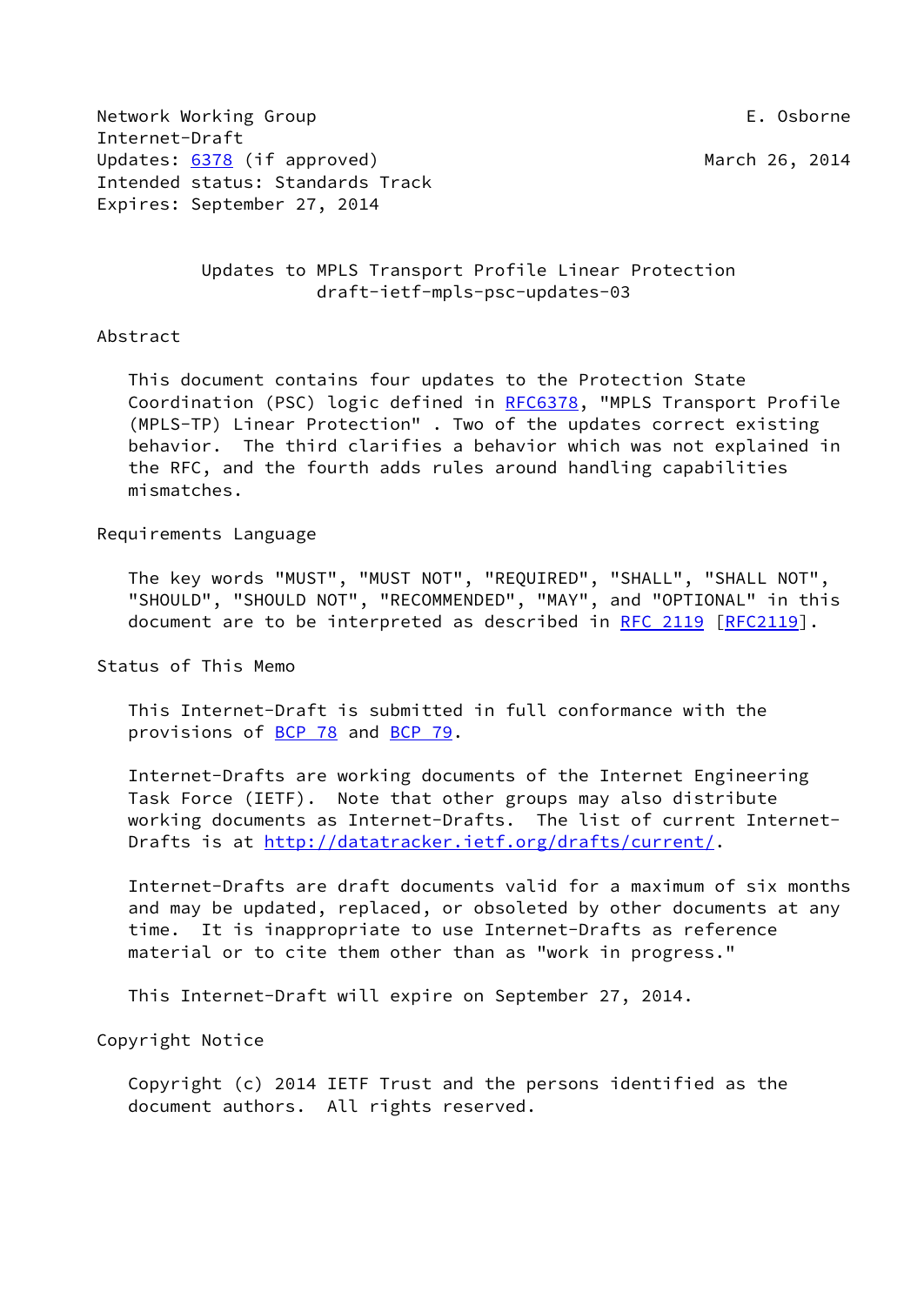## <span id="page-1-1"></span>Internet-Draft PSC-updates March 2014

This document is subject to [BCP 78](https://datatracker.ietf.org/doc/pdf/bcp78) and the IETF Trust's Legal Provisions Relating to IETF Documents

 [\(http://trustee.ietf.org/license-info](http://trustee.ietf.org/license-info)) in effect on the date of publication of this document. Please review these documents carefully, as they describe your rights and restrictions with respect to this document. Code Components extracted from this document must include Simplified BSD License text as described in Section 4.e of the Trust Legal Provisions and are provided without warranty as described in the Simplified BSD License.

### Table of Contents

|                                                                                              | $\overline{2}$ |
|----------------------------------------------------------------------------------------------|----------------|
| 2.                                                                                           | $\overline{3}$ |
| Incorrect local status after failure<br>3.                                                   | $\overline{3}$ |
| Reversion deadlock due to a race condition $\cdot \cdot \cdot \cdot \cdot \cdot \cdot$<br>4. | $\overline{4}$ |
| Clarifying PSC's behavior in the face of multiple inputs<br>5.                               | $\overline{5}$ |
| Handling a capabilities mismatch<br>6.                                                       | $\overline{1}$ |
| $6.1$ . Protection Type mismatch                                                             | $\overline{1}$ |
|                                                                                              | $\mathbf{I}$   |
|                                                                                              | $\mathbf{I}$   |
|                                                                                              | 8              |
| 8.                                                                                           | <u>8</u>       |
| 9.                                                                                           | 8              |
|                                                                                              | 8              |
| Normative References<br>10.1.                                                                | 8              |
| 10.2. Informative References                                                                 | 9              |
| Author's Address                                                                             | 9              |
|                                                                                              |                |

## <span id="page-1-0"></span>[1](#page-1-0). Introduction

This document contains firve updates to PSC [\[RFC6378](https://datatracker.ietf.org/doc/pdf/rfc6378)]. The first clarifies the use of TLVs in PSC. Three of them address issues #2, #7 and #8 as identified in the ITU's liaison statement "Recommendation ITU-T G.8131/Y.1382 revision - Linear protection switching for MPLS-TP networks" [\[LIAISON](#page-9-2)]. The fifth clears up a behavior which was not well explained in [RFC6378](https://datatracker.ietf.org/doc/pdf/rfc6378). These updates are not changes to the protocol's packet format or to PSC's design, but are corrections and clarifications to specific aspects of the protocol's procedures.

This document assumes familiarity with [RFC6378](https://datatracker.ietf.org/doc/pdf/rfc6378) and its terms, conventions and acronyms. Any term used in this document but not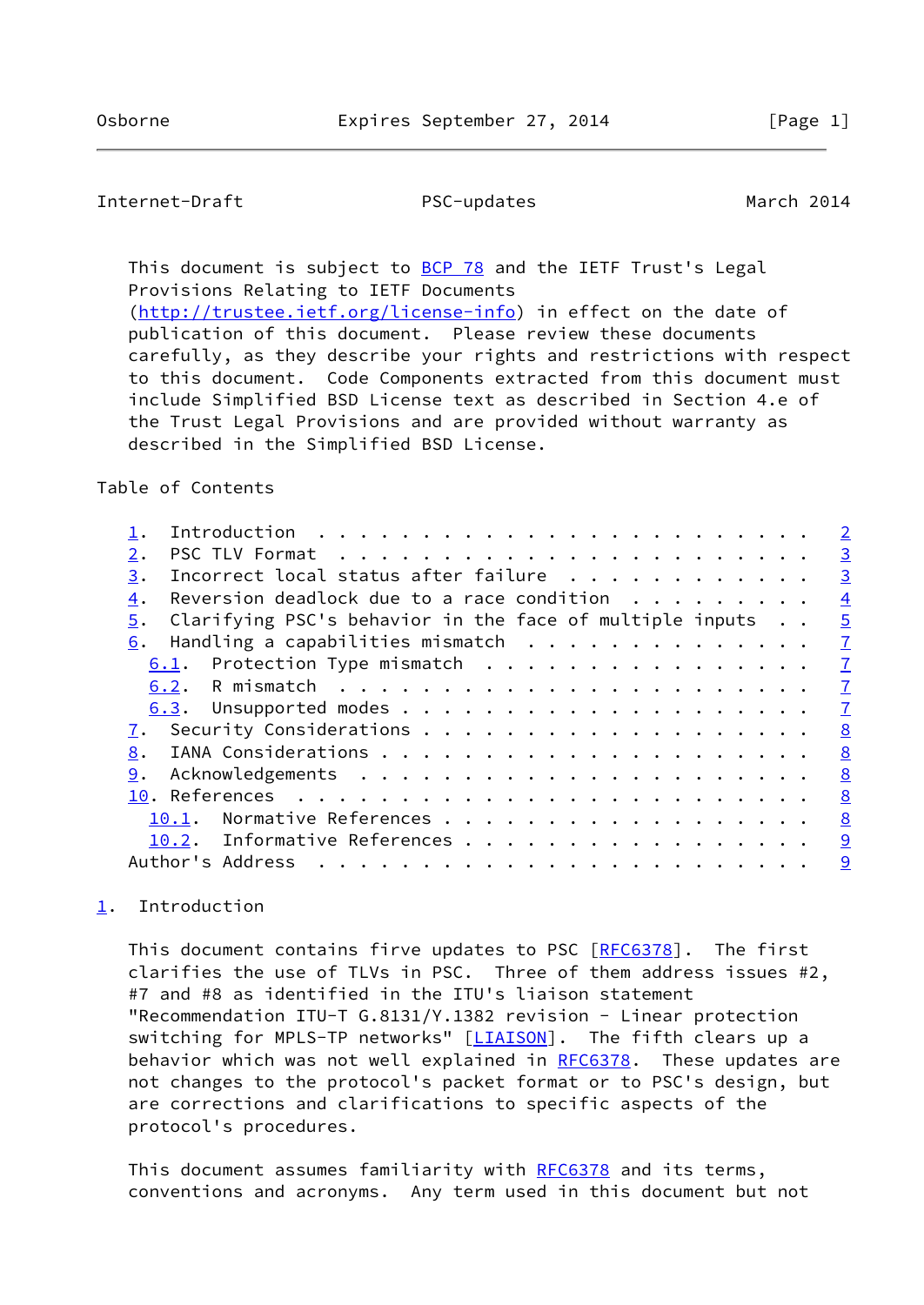defined herein can be found in [RFC6378](https://datatracker.ietf.org/doc/pdf/rfc6378). In particular, this document shares the acronyms defined in [RFC6378 section](https://datatracker.ietf.org/doc/pdf/rfc6378#section-2.1) 2.1.

Osborne **Expires September 27, 2014** [Page 2]

<span id="page-2-1"></span>Internet-Draft PSC-updates March 2014

<span id="page-2-0"></span>[2](#page-2-0). PSC TLV Format

 [RFC6378] defines the capability to carry TLVs in the PSC messages. This section defines the format to be used by all such TLVs.

Type field (T):

 A two octet field that encodes a type value in network byte order. The type values are recorded in the IANA registry "MPLS PSC TLV Registry".

Length field (L) :

 A two octet field that encodes the length in octets of the Value field in network byte order. The value of this field MUST be a multiple of 4.

Value field (V) :

 The contents of the TLV. This field MUST be a multiple of 4 octets and so may contain explicit padding.

<span id="page-2-2"></span>[3](#page-2-2). Incorrect local status after failure

 Issue #2 in the liaison identifies a case where a strict reading of [RFC6378](https://datatracker.ietf.org/doc/pdf/rfc6378) leaves a node reporting an inaccurate status:

A node can end up sending incorrect status -  $NR(0,1)$  - despite the failure of the protection LSP (P-LSP). This is clearly not correct, as a node should not be sending NR if it has a local failure. To address this issue, the fourth bullet in section [4.3.3.3 of RFC6378](https://datatracker.ietf.org/doc/pdf/rfc6378#section-4.3.3.3) is replaced with the following three bullets:

 o If the current state is due to a local or remote Manual Switch, a local Signal Fail indication on the protection path SHALL cause the LER to enter local Unavailable state and begin transmission of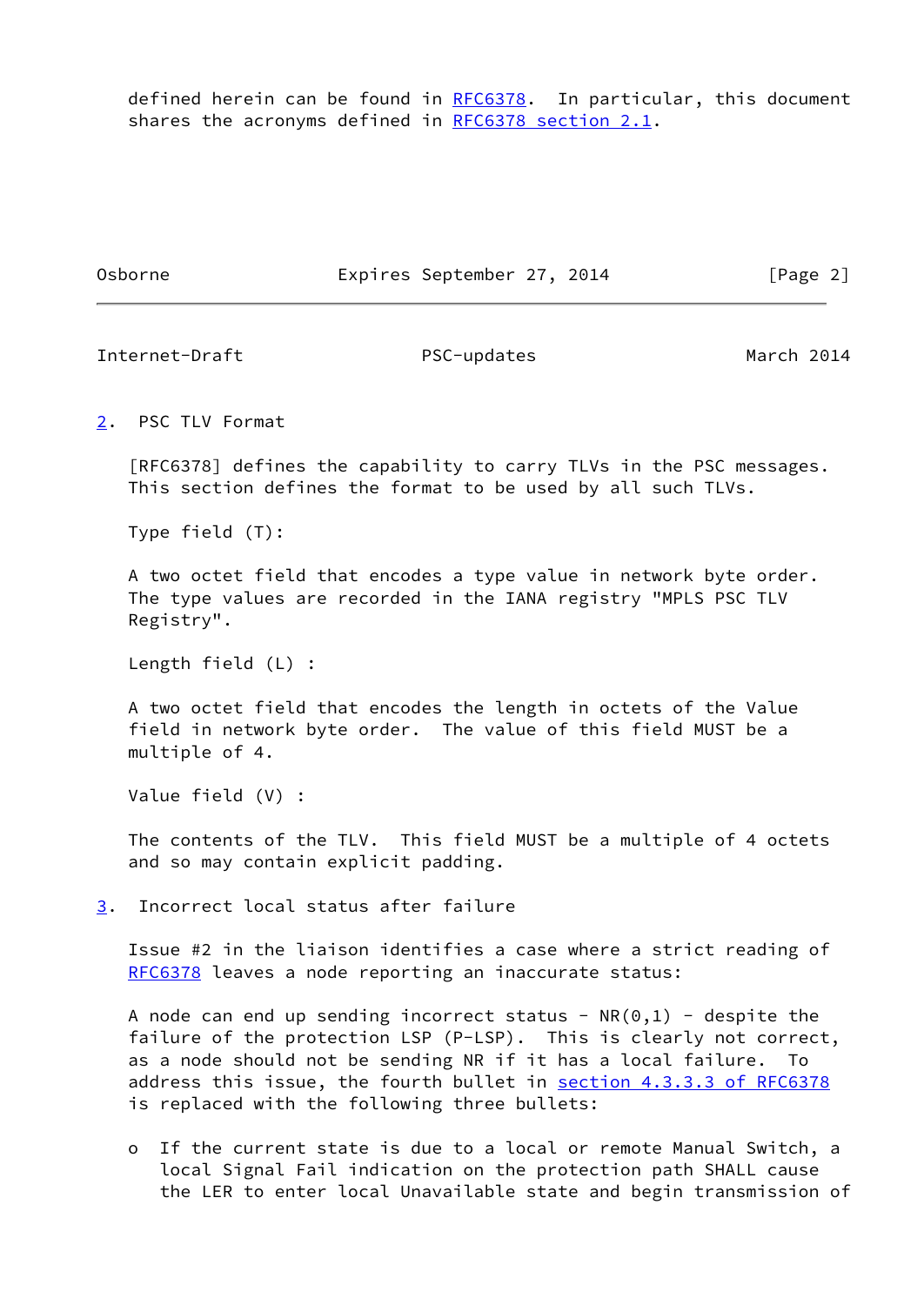an SF(0,0) message.

- o If the LER is in local Protecting Administrative state due to a local Forced Switch, a local Signal Fail indication on the protection path SHALL be ignored.
- o If the LER is in remote Protecting Administrative state due to a remote Forced Switch, a local Signal Fail indication on the protection path SHALL cause the LER to remain in remote Protecting administrative state and transmit an SF(0,1) message.

Osborne Expires September 27, 2014 [Page 3]

<span id="page-3-1"></span>Internet-Draft PSC-updates March 2014

<span id="page-3-0"></span>[4](#page-3-0). Reversion deadlock due to a race condition

 Issue #8 in the liaison identifies a deadlock case where each node can end up sending  $NR(0,1)$  when it should instead be in the process of recovering from the failure (i.e. entering into WTR or DNR, as appropriate for the protection domain). The root of the issue is that a pair of nodes can simultaneously enter WTR state, receive an out of date SF-W indication and transition into a remotely triggered WTR, and remain in remotely triggered WTR waiting for the other end to trigger a change in status.

 In the case identified in issue #8, each node can end up sending  $NR(0,1)$ , which is an indication that the transmitting node has no local failure, but is instead reacting to the remote SF-W. If a node which receives  $NR(0,1)$  is in fact not indicating a local error, the receive node can take the received  $NR(0,1)$  as an indication that there is no error in the protection domain, and recovery procedures (WTR or DNR) should begin.

 This is addressed by adding the following text as the penultimate bullet in section [4.3.3.4 of RFC6378:](https://datatracker.ietf.org/doc/pdf/rfc6378#section-4.3.3.4)

 o If a node is in Protecting Failure state due to a remote SF-W and receives NR(0,1), this SHALL cause the node to begin recovery procedures. If the LER is configured for revertive behavior, it enters into Wait-to-Restore state, starts the WTR timer, and begins transmitting  $WTR(0,1)$ . If the LER is configured for non revertive behavior, it enters into Do-Not-Revert state and begins transmitting a DNR(0,1) message.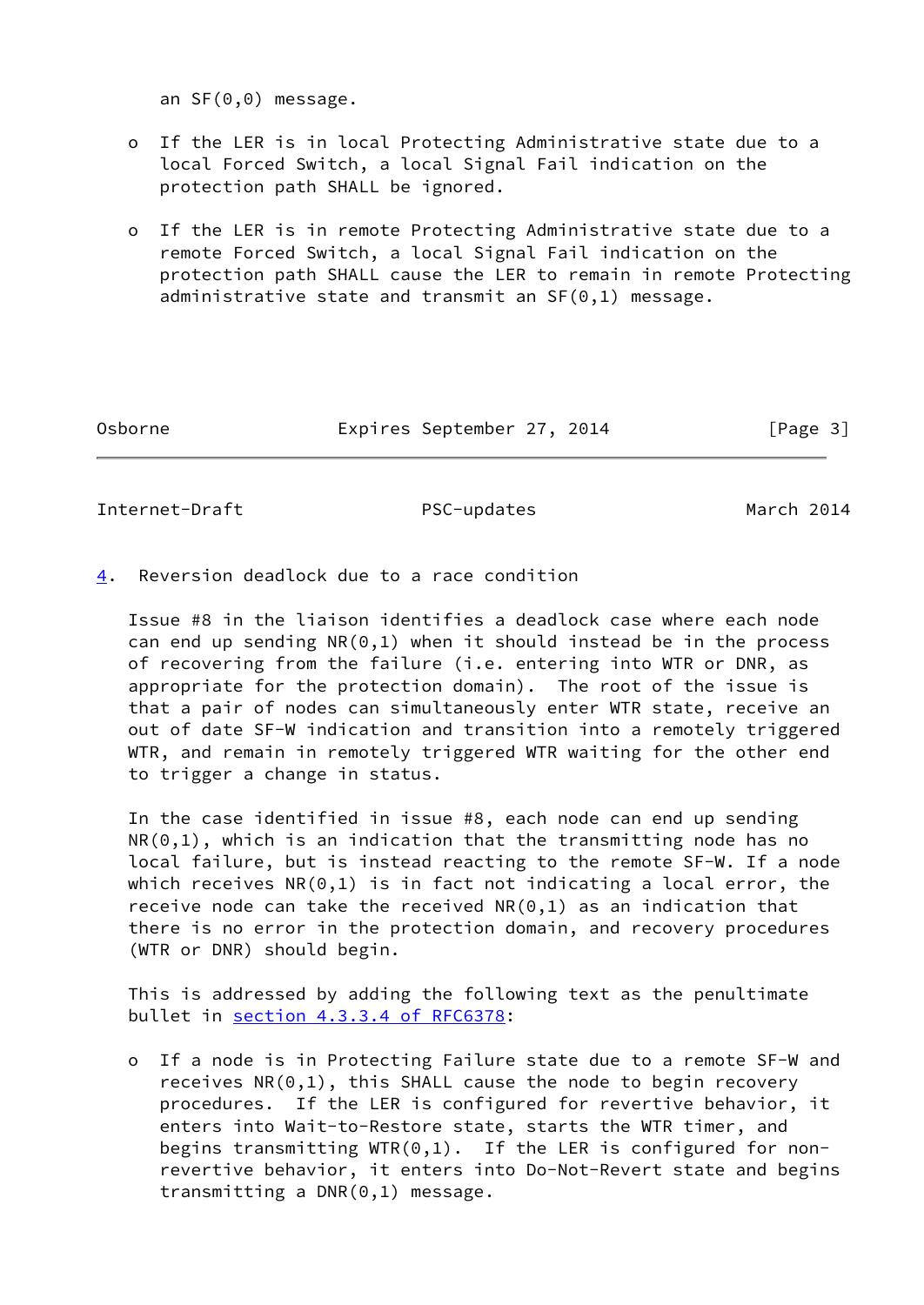Additionally, the final bullet in **section 4.3.3.3** is changed from

 o A remote NR(0,0) message SHALL be ignored if in local Protecting administrative state.

to

 o A remote No Request message SHALL be ignored if in local Protecting administrative state.

 This indicates that a remote NR triggers the same behavior regardless of the value of FPath and Path. This change does not directly address issue #8, but fixes a similar issue - if a node receives NR while in Remote administrative state, the value of FPath and Path have no bearing on the node's reaction to this NR.

Osborne **Expires September 27, 2014** [Page 4]

<span id="page-4-1"></span>Internet-Draft PSC-updates March 2014

<span id="page-4-0"></span>[5](#page-4-0). Clarifying PSC's behavior in the face of multiple inputs

[RFC6378](https://datatracker.ietf.org/doc/pdf/rfc6378) describes the PSC state machine. Figure 1 in [section 3](#page-2-2) shows two inputs into the PSC Control logic - Local Request logic and Remote PSC Request. When there is only one input into the PSC Control logic - a local request or a remote request but not both the PSC Control logic decides what that input signifies and then takes one or more actions, as necessary. This is what the PSC State Machine in section 4.3 describes.

[RFC6378](https://datatracker.ietf.org/doc/pdf/rfc6378) does not sufficiently describe the behavior in the face of multiple inputs into the PSC Control Logic (one Local Request and one Remote Request). This section clarifies the expected behavior.

 There are two cases to think about when considering dual inputs into the PSC Control logic. The first is when the same request is presented from both local and remote sources. One example of this case is a Forced Switch (FS) configured on both ends of an LSP. This will result in the PSC Control logic receiving both a local FS and remove FS. For convenience, this scenario is written as [L(FS), R(FS))] - that is, Local(Forced Switch) and Remote(Forced Switch).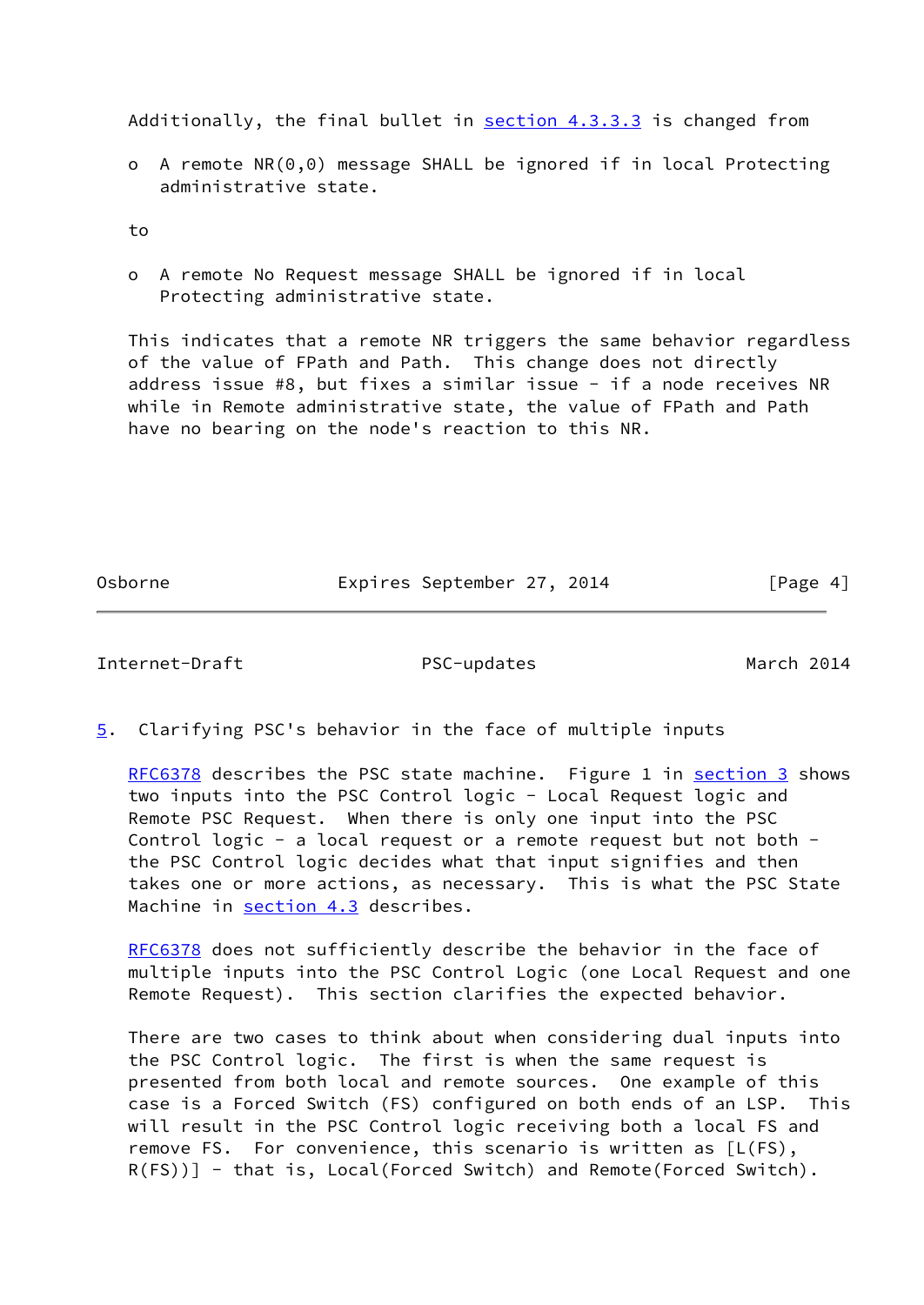The second case, which is handled in exactly the same way as the first, is when the two inputs into the PSC Control logic describe different events. There are a number of variations on this case. One example is when there is a Lockout of Protection from the Local request logic and a Signal Fail on the Working parh from the Remote PSC Request. This is shortened to  $[L(L0), R(SF-W)].$ 

 In both cases the question is not how the PSC Control logic decides which of these is the one it acts upon. Section [4.3.2 of RFC6378](https://datatracker.ietf.org/doc/pdf/rfc6378#section-4.3.2) lists the priority order, and prioritizes the local input over the remote input in case both inputs are of the same priority. So in the first example it is the local SF that drives the PSC Control logic, and in the second example it is the local Lockout which drives the PSC Control logic.

 The point that this section clears up is around what happens when the highest priority input goes away. Consider the first case. Initially, the PSC Control logic has [L(FS), R(FS)] and L(FS) is driving PSC's behavior. When L(FS) is removed but R(FS) remains, what does PSC do? A strict reading of the FSM would suggest that PSC transition from PA:F:L into N, and at some future time (perhaps after the remote request refreshes) PSC would transition from N to PA:F:R. This is an unreasonable behavior, as there is no sensible justification for a node behaving as if things were normal (i.e. N state) when it is clear that they are not.

| Osborne | Expires September 27, 2014 | [Page 5] |
|---------|----------------------------|----------|

Internet-Draft PSC-updates March 2014

The second case is similar. If a node starts with  $[L(L0), R(SF-W)]$  and the local lockout is removed, a strict reading of the state machine would suggest that the node transition from UA:LO:L to N, and then at some future time presumably notice the R(SF-W) and transition from N to PF:W:R. As with the first case, this is clearly not a useful behavior.

 In both cases the request which was driving PSC's behavior was removed. What should happen is that the PSC Control logic should, upon removal of an input, immediately reevaluate all other inputs to decide on the next course of action. This requires an implementation to store the most recent local and remote inputs regardless of their eventual use as triggers for the PSC Control Logic.

There is a third case. Consider a node with [L(FS), R(LO)]. At some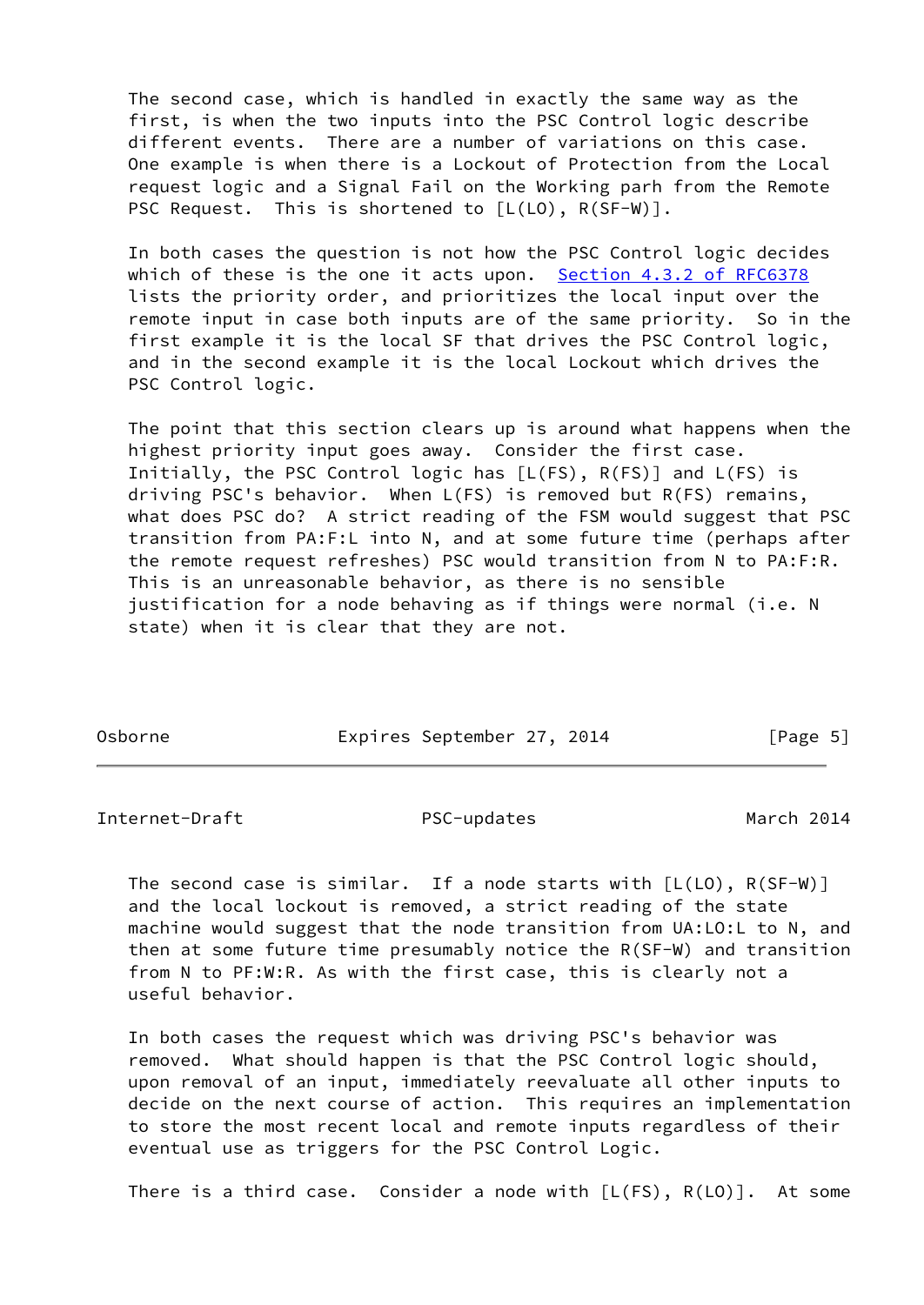point in time the remote node replaces its Lockout request with a Signal Fail on Working, so that the inputs into the PSC Control logic on the receiving node go to [L(FS), R(SF-W)]. Similar to the first two cases, the node should immediately reevaluate both its local and remote inputs to determine the highest priority among them, and act on that input accordingly. That is in fact what happens, as defined in Section 4.3.3:

 "When a LER is in a remote state, i.e., state transition in reaction to a PSC message received from the far-end LER, and receives a new PSC message from the far-end LER that indicates a contradictory state, e.g., in remote Unavailable state receiving a remote FS(1,1) message, then the PSC Control logic SHALL reevaluate all inputs (both the local input and the remote message) as if the LER is in the Normal state."

 This section extends that paragraph to handle the first two cases. The essence of the quoted paragraph is that when faced with multiple inputs, PSC must reevaluate any changes as if it was in Normal state. So the quoted paragraph is replaced with the following text:

 "The PSC Control logic may simultaneously have Local and Remote requests, and the highest priority of these requests ultimately drives the behavior of the PSC Control logic. When this highest priority request is removed or is replaced with another input, then the PSC Control logic SHALL immediately reevaluate all inputs (both the local input and the remote message), transitioning into a new state only upon reevaluation of all inputs".

Osborne Expires September 27, 2014 [Page 6]

<span id="page-6-1"></span>Internet-Draft PSC-updates March 2014

<span id="page-6-0"></span>[6](#page-6-0). Handling a capabilities mismatch

 PSC has no explicit facility to negotiate any properties of the protection domain. It does, however, have the ability to signal two properties of that domain, via the Protection Type (PT) and Revertive (R) bits. [RFC6378](https://datatracker.ietf.org/doc/pdf/rfc6378) specifies that if these bits do not match an operator "SHALL [be notified]" (PT, section 4.2.3) or "SHOULD be notified"  $(R, *section 4.2.4*)$ . However, there is no text which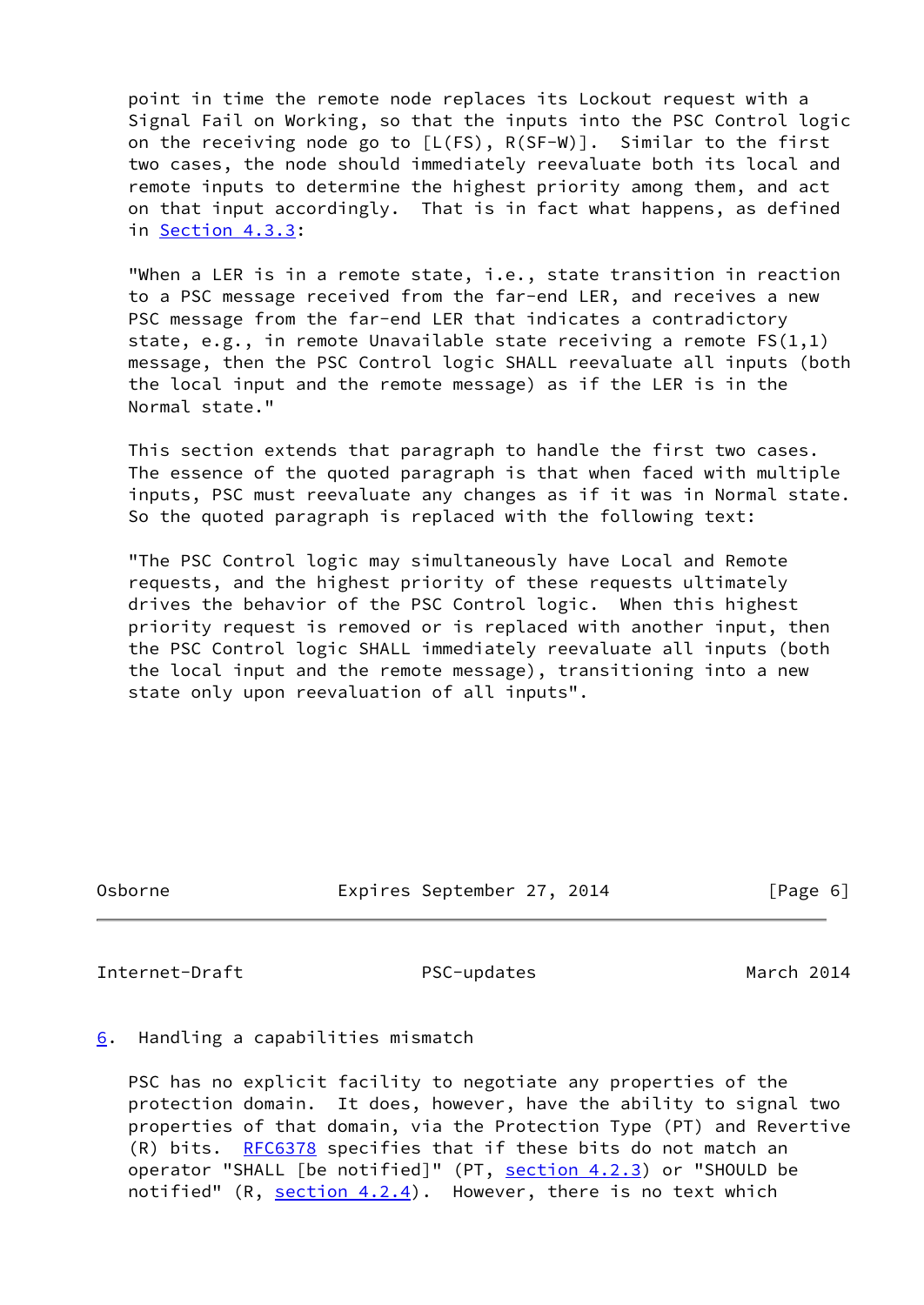specifies the behavior of the end nodes of a protection domain in case of a mismatch. This section provides that text, as requested by issue #7 in the liaison.

<span id="page-7-0"></span>[6.1](#page-7-0). Protection Type mismatch

 The behavior of the protection domain depends on the exact Protection Type (PT) mismatch. Section [4.2.3 of RFC6378](https://datatracker.ietf.org/doc/pdf/rfc6378#section-4.2.3) specifies three protection types - bidirectional switching using a permanent bridge, bidirectional switching using a selector bridge, and unidirectional switching using a permanent bridge. They are abbreviated here as BP, BS and UP.

 There are three possible mismatches: {BP, UP}, {BP, BS}, and {UP, BS}. The priority is:

 $UP > BS > BP$ 

In other words:

- o If the PT mismatch is {BP, UP}, the node transmitting BP MUST switch to UP mode if it is supported.
- o If the PT mismatch is {BP, BS}, the node transmitting BP MUST switch to BS mode if it is supported.
- o If the PT mismatch is {UP, BS}, the node transmitting BS MUST switch to UP mode if it is supported.

<span id="page-7-1"></span>[6.2](#page-7-1). R mismatch

 The R bit indicates whether the protection domain is in Revertive or Non-Revertive behavior. If the R bits do not match, the node indicating Non-Revertive MUST switch to Revertive if it is supported.

<span id="page-7-2"></span>[6.3](#page-7-2). Unsupported modes

 An implementation may not support all three PT modes and/or both R modes, and thus a pair of nodes may be unable to converge on a common mode. This creates a permanent mismatch, resolvable only by operator

| Osborne | Expires September 27, 2014 | [Page 7] |
|---------|----------------------------|----------|
|---------|----------------------------|----------|

<span id="page-7-3"></span>Internet-Draft PSC-updates March 2014

intervention. An implementation SHOULD alert the operator to an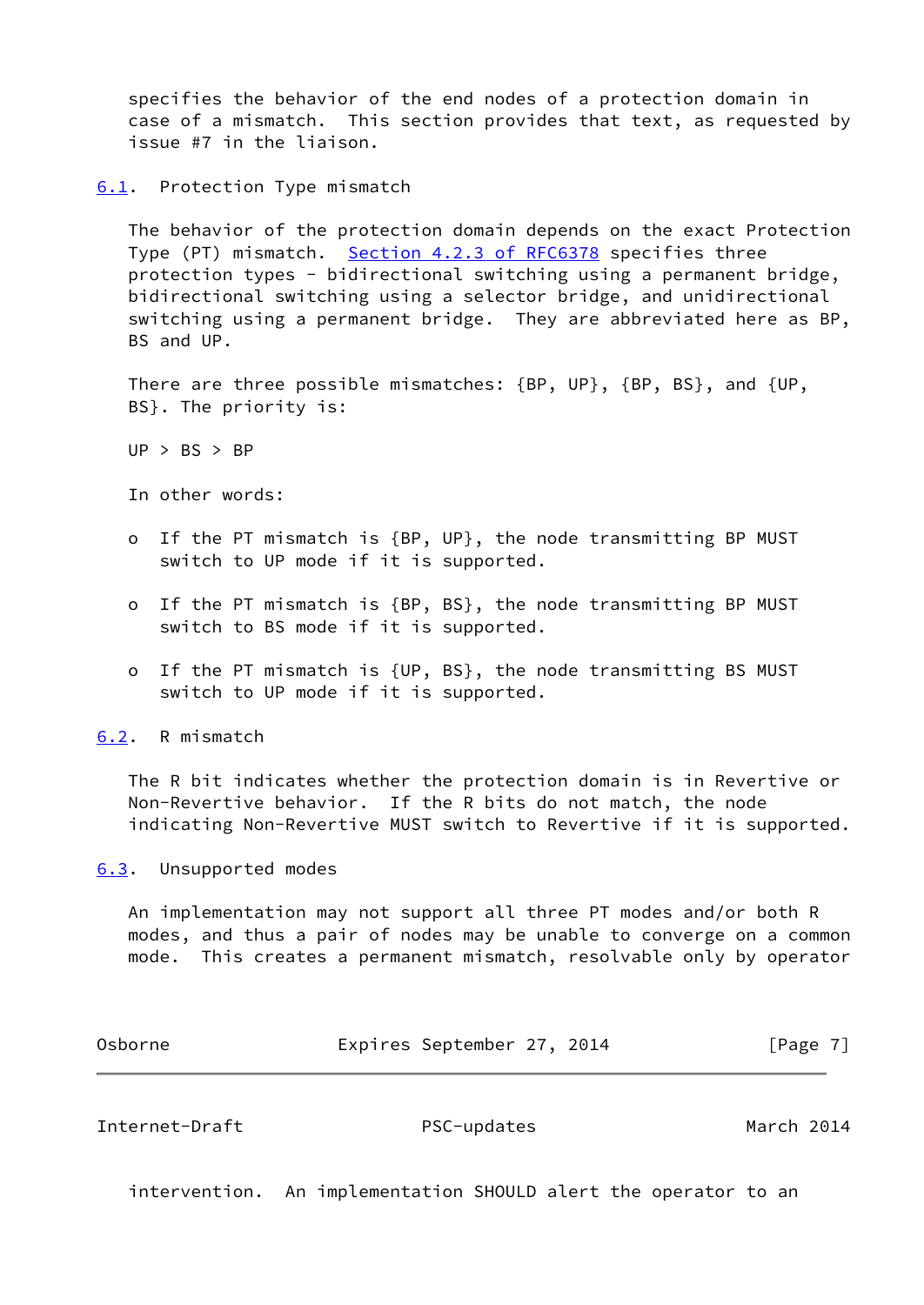irreconcilable mismatch.

 It is desirable to allow the protection domain to function in a non failure mode even if there is a mismatch, as the mismatches of PT or R have to do with how nodes recover from a failure. An implementation SHOULD allow traffic to be sent on the Working LSP as long as there is no failure (e.g. NR state) regardless of any PT or R mismatch.

 If there is a trigger which would cause the protection LSP to be used, such as SF or MS, a node MUST NOT use the protection LSP to carry traffic.

<span id="page-8-0"></span>[7](#page-8-0). Security Considerations

These changes and clarifications raise no new security concerns.

<span id="page-8-1"></span>[8](#page-8-1). IANA Considerations

 IANA is requested to mark the value 0 in the "MPLS PSC TLV Registry" as "Reserved, not to be allocated" and to update the references to show  $[REC6378]$  and  $[REC-ietf-mpls-psc-updates-03]$ . Note that this action provides documentation of an action already taken by IANA but not recorded in [RFC 6378](https://datatracker.ietf.org/doc/pdf/rfc6378).

<span id="page-8-2"></span>[9](#page-8-2). Acknowledgements

 The author of this document thanks Taesik Cheung, Alessandro D'Alessandro, Annamaria Fulignoli, Sagar Soni, George Swallow and Yaacov Weingarten for their contributions and review, and Adrian Farrel for the text of **[Section 2.](#page-2-0)** 

- <span id="page-8-3"></span>[10.](#page-8-3) References
- <span id="page-8-4"></span>[10.1](#page-8-4). Normative References
	- [RFC2119] Bradner, S., "Key words for use in RFCs to Indicate Requirement Levels", [BCP 14](https://datatracker.ietf.org/doc/pdf/bcp14), [RFC 2119](https://datatracker.ietf.org/doc/pdf/rfc2119), March 1997.
	- [RFC6378] Weingarten, Y., Bryant, S., Osborne, E., Sprecher, N., and A. Fulignoli, "MPLS Transport Profile (MPLS-TP) Linear Protection", [RFC 6378](https://datatracker.ietf.org/doc/pdf/rfc6378), October 2011.